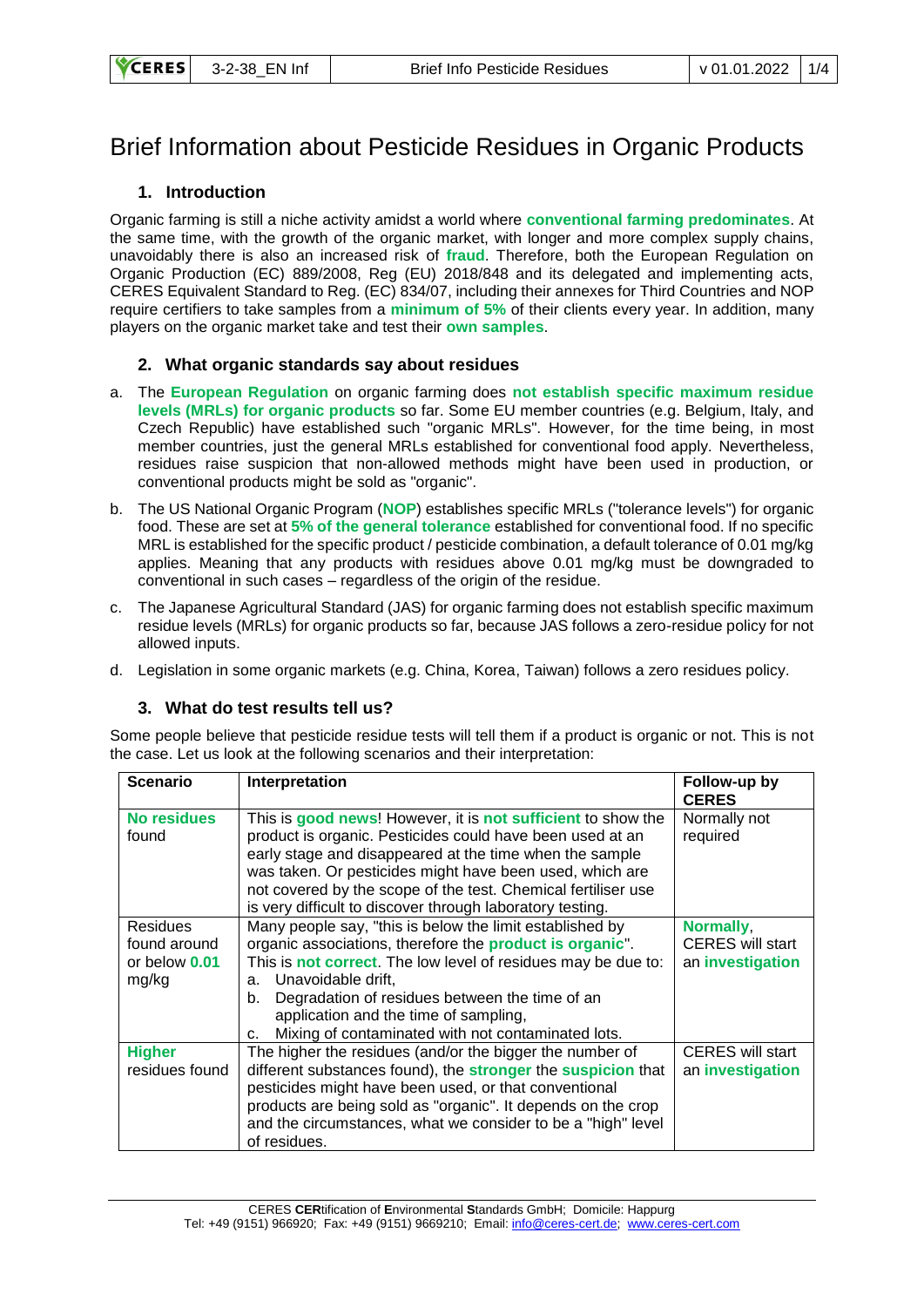# **4. What are the organic operator's obligations?**

Whenever an organic producer, processor or trader is informed about residues found in his/her organic products or in products bought or sold by the operation, he/she is obliged to:

- a. Immediately **inform** the **certification body** (CERES in our case),
- b. **Investigate** the origin of the problem,
- c. Make sure that **the affected lot and other lots** that might be affected by the same problem, are not sold with any reference to organic, while the investigation is ongoing,
- d. **Inform** his/her **customers** in writing if any lots sold to them do not comply with organic standards.
- e. Make sure that the **origin** of the problem is **eliminated**, so that the problem does not occur again.
- f. Record the case in the operation's "**complaint record**", including the origin and the actions taken.

Please refer to Regulation EC 889/2008, Art. 91(1), Reg. (EU) 2018/848, Art. 29, Reg.(EU) 2021/279, Art.1 and the CERES certification contract. Not informing the certifier of residue cases is a severe noncompliance.

Some traders and processors have established a practice of testing samples from different suppliers, and then only buying from those who submit residue free samples. This is good practice in terms of quality assurance – as long as the responsible certification bodies are informed about the positive samples. If this is not the case, this procedure is unacceptable, because these traders and processors knowingly help hiding potential fraud.

## **5. What is needed to make a test result credible?**

When we receive test results for samples not taken by CERES, the following criteria apply:

- a. The **laboratory** should not only be accredited, but also have **wide experience** in the field of pesticide residue testing,
- b. There should be a **complete set of documents** showing that the affected batch actually comes from the producer / processor / trader it is claimed to come from,
- c. Many players in the organic market have their quality assurance departments, which follow strict procedures when taking samples. But of course, a sample taken by a third party (e.g. control body) is more credible than a sample taken e.g. by a trader.

# **6. Obligations of the Internal Control System (ICS) at certified producer groups**

In the case of producer groups with ICS, both the prevention and identification of non-conformities at the producer level, and systemic measures are the main tasks of the ICS. CERES, through its audits, only inspects a sample of all the producers in order to verify if **the ICS is capable of ensuring the producers' compliance with the regulations, and of giving adequate follow-up if not**. Analysis are one of CERES' main instruments to verify whether the ICS is effective or not. Therefore, when pesticide residues are detected at the producer group level, this is often an indicator that the ICS does not effectively detect serious NCs at the producers. The most frequent non-conformities in the context of residues of prohibited substances are:

- a. **Use of prohibited pesticides** by member farmers
- b. **Commingling** with non-certified product at farm or storage level

Other possible sources (e.g. drift, cross contamination) normally do not lead to the presence of significant residues.

For the follow-up of such cases and for the prevention of future cases, the role of the ICS is crucial. The ICS should consider the following measures: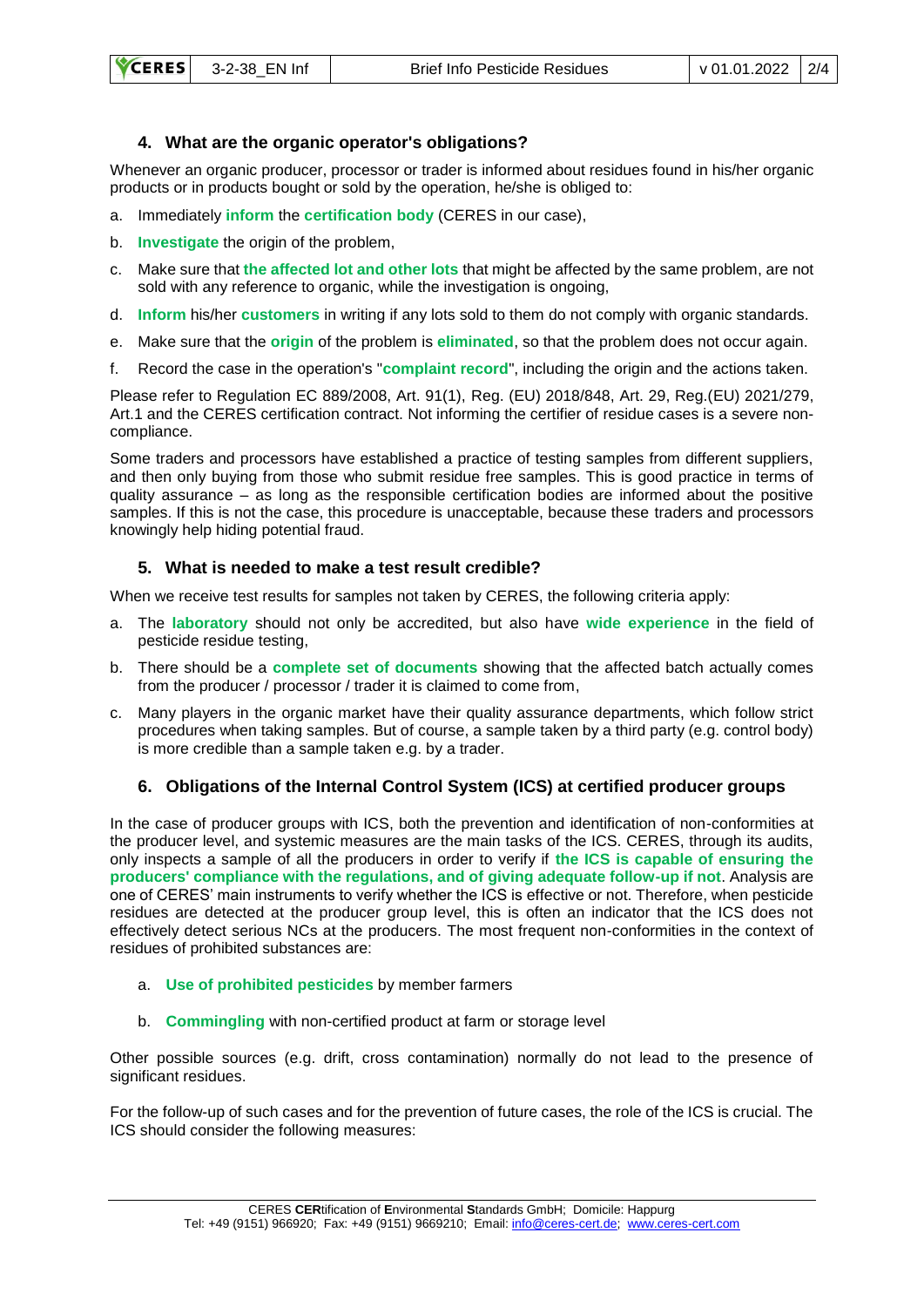| <b>VCERES</b> | 3-2-38 EN Inf |  |
|---------------|---------------|--|
|               |               |  |

- a. **Identify the cause** of the residues through additional visits, interviews with neighbours, sampling. Very often **a single producer** is identified who allegedly caused the problem, when that is **highly unlikely**. Many times, there are more producers with similar non-conformities. For example: If residues of a pesticide of for example 0.03 mg/kg are found in a sample of a container with the production of 30 different smallholders, the explanation that one single smallholder caused those residues, is not very plausible. The product delivered by that farmer must have had almost 1 mg / kg, so that after dilution the indicated value is still found. However, residues of that level are very rarely found, even in conventional products!
- b. **Go further**: Not only investigate at the level of the producers where the residues were found but identify all non-compliant producers. To do this, make additional visits at times of greatest risk of commingling with non-certified product (i.e. harvest time) or of application of prohibited inputs.
- c. Analyse **weaknesses in your system**, define measures to remedy them and ensure that, in the long term, the ICS detects serious NCs effectively and before the certifier. In that context, the following steps are useful:
	- i. Sufficient supervision of product flow
	- ii. Adequate quantity control mechanisms
	- iii. Verification and documentation of possible double or triple producer memberships in various group programs
	- iv. Adequate and individual risk analysis for each producer
	- v. Sufficient additional control measures (unannounced inspections, sampling, etc.), based on the identified risks
	- vi. Quality and professionalism of internal inspectors and their inspection methods

Typically, after the ICS has identified weaknesses and defined a plan of action, CERES must evaluate that plan and decide if it is sufficient. After the implementation of the measures by the ICS, CERES must verify, usually through additional visits and sampling, whether the implemented measures were efficient. Based on that, CERES will decide if the certification can be maintained.

## **7. What happens with the affected products while we are investigating?**

Articles 28, 29 and 45 of Regulation (EU) 2018/848 and its delegated and implementing acts, including their annexes for Third Countries, Regulation (EC) 889/2008, Art. 91(2) says: "Where a control (…) body has a substantiated suspicion that an operator intends to place on the market a product not in compliance with the organic production rules but bearing a reference to the organic production method, this control (…) body can require that the operator may provisionally not market the product with this reference for a time period to be set by that control (…) body." Therefore, **if the suspicion is "substantiated"**, CERES must make sure the operator **does not sell organic products while the investigation is ongoing**. This provision applies to the European Regulation, not to NOP. However, also under NOP, the operator has a responsibility to ensure that non-compliant products are not placed on the market.

## **8. CERES procedures in investigation cases**

As a control body, **CERES has the obligation to investigate**, whenever it has the suspicion that a certified operator does not comply with the rules. As already explained above, the presence of nonallowed pesticides in samples of organic products represents a case of suspicion. But there are also other types of analyses that can lead to suspicions and therefore investigations (GMOs, nitrogen isotopes, radiation, etc.).

Investigations at CERES are handled by the specialists of the irregularities department with competence in interpretation of analytical results and follow-up in cases of irregularity. **The purpose of these**